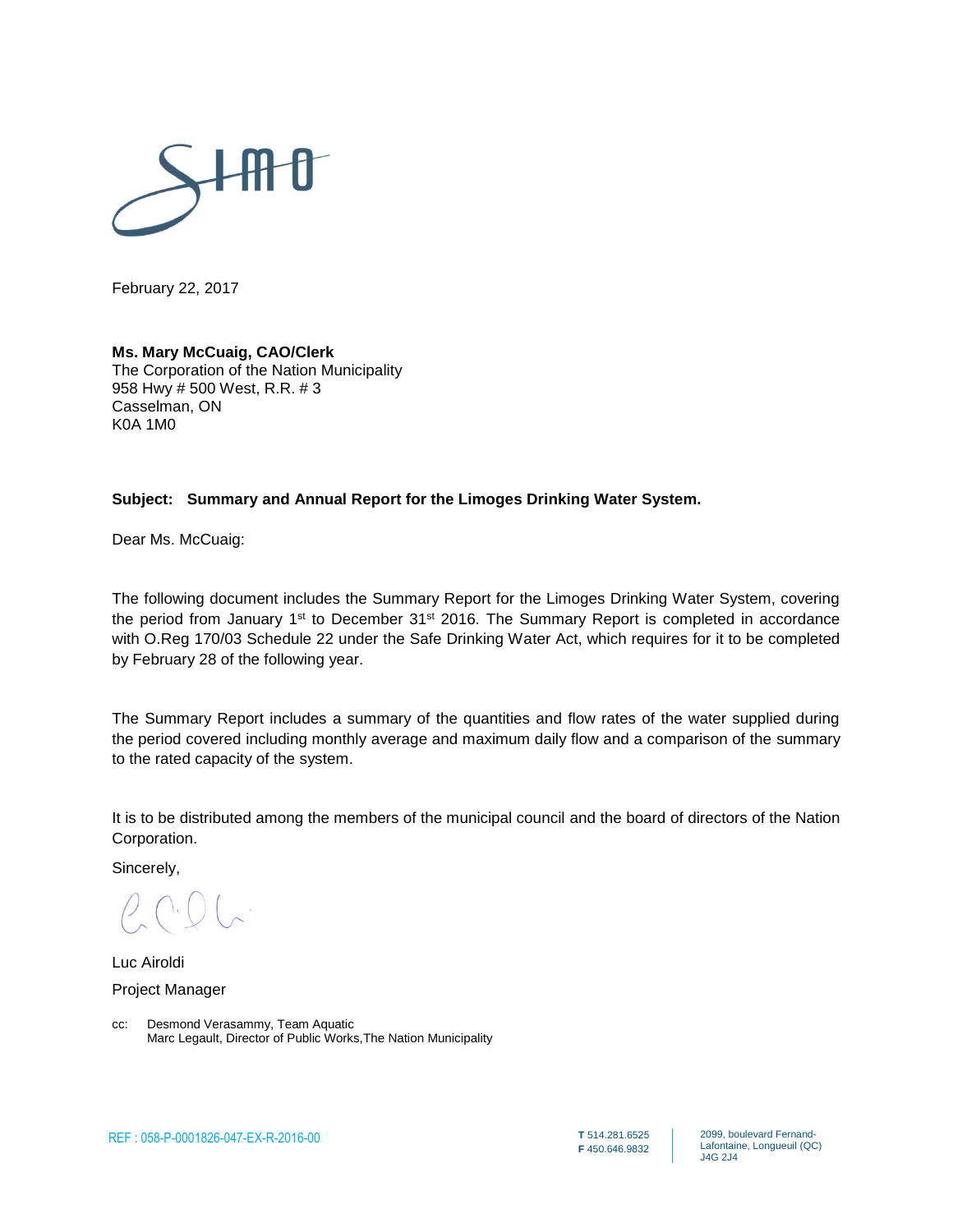

## **The Nation Municipality**

**Report for Limoges Drinking Water System**

**2016 Summary and Annual report** 

Date: February 2017 N/Réf. : 058-P-0001826-027-EX-R-2016-00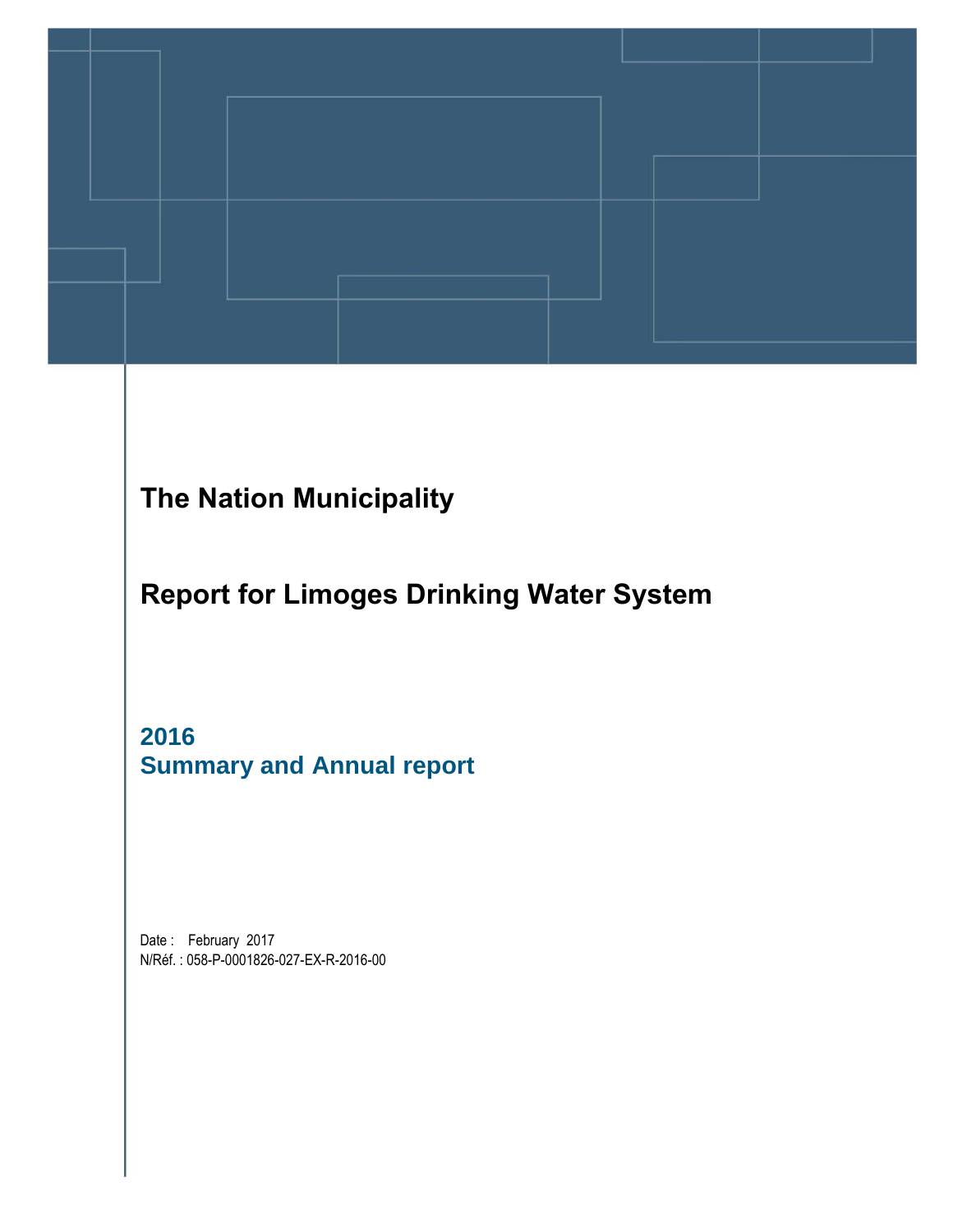

#### **Summary Report for the Limoges Drinking Water System**

#### **Background**

O. Reg. 170/03 Schedule 22 Summary Reports for Municipalities applies for small and large municipal residential systems. The Limoges Drinking Water System is considered to be a large municipal residential system as it is a "municipal drinking water system that serves a major residential development and serves more than 100 private residences" as defined in Section 1 of O.Reg.170/03.

The summary report must be prepared by February 28 of the following year and must be given to:

- in the case of a drinking water system owned by a municipality, the members of the municipal council;
- in the case of a drinking water system owned by a municipal service board established under section 195 of the *Municipal Act, 2001*, the members of the municipal service board; or
- in the case of a drinking water system owned by a corporation, the board of directors of the corporation.

The Summary Report must:

- list the requirements of the Act, the regulations, the system's approval, drinking water works permit, municipal drinking water licence, and any orders applicable to the system that were not met at any time during the period covered by the report; and
- for each requirement referred to in clause (a) that was not met, specify the duration of the failure and the measures that were taken to correct the failure
- A summary of the quantities and flow rates of the water supplied during the period covered by the report, including monthly average and maximum daily flows.
- A comparison of the summary referred to in paragraph 1 to the rated capacity and flow rates approved in the system's approval, drinking water works permit or municipal drinking water licence, or if the system is receiving all of its water from another system under an agreement pursuant to subsection 5 (4), to the flow rates specified in the written agreement.

*058-P-0001826-047-EX-R-2016-00* **LIMOGES DRINKING WATER SYSTEM SUMMARY REPORT 2016**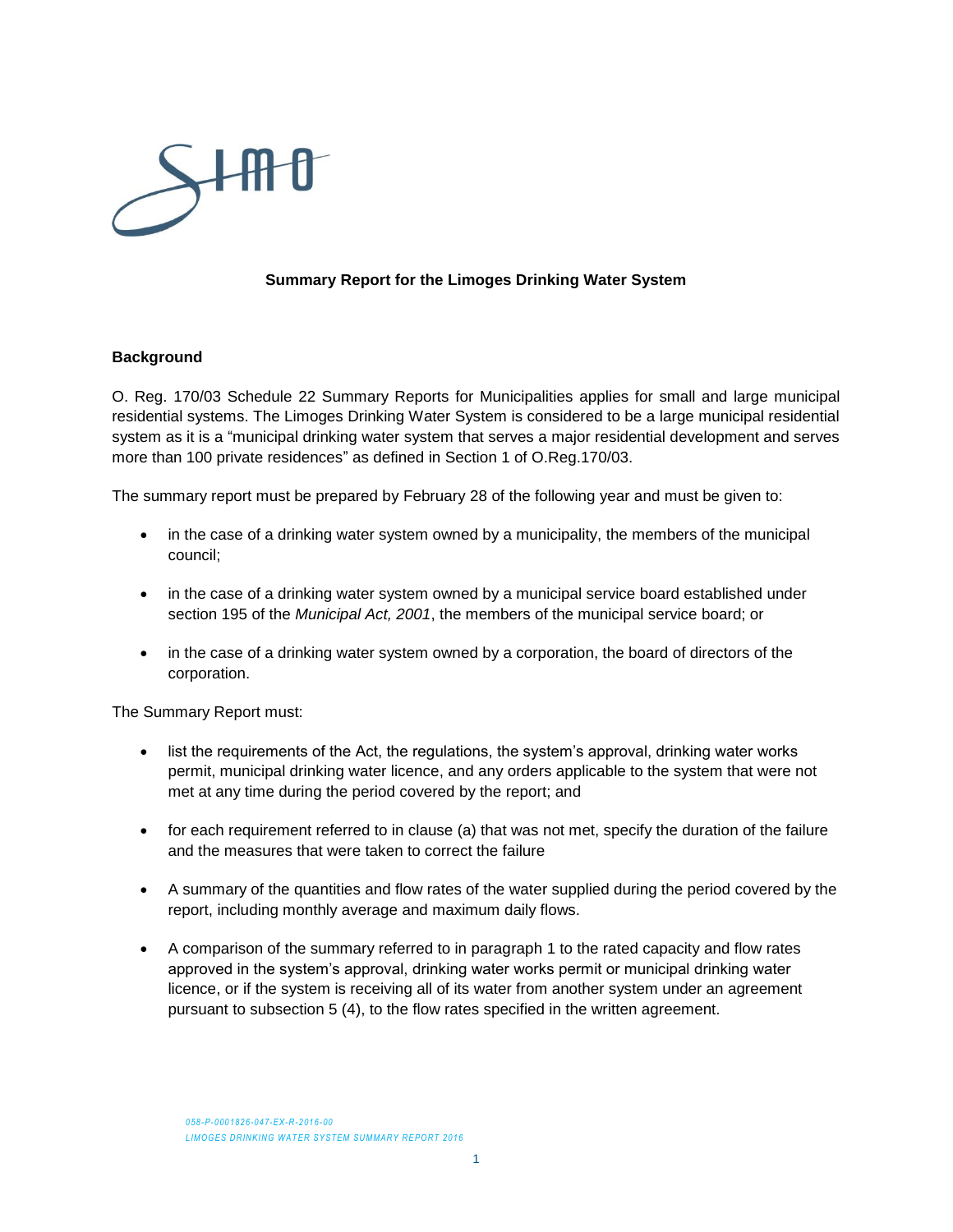#### **Content**

The following table lists the requirements that the system failed to meet and the measures taken to correct the failures.

| <b>Drinking Water</b><br><b>Legislation and</b>                  | <b>Requirements the system</b><br>failed to meet | <b>Duration of the</b><br>failure | <b>Corrective</b><br>measures taken | <b>Status</b> |  |
|------------------------------------------------------------------|--------------------------------------------------|-----------------------------------|-------------------------------------|---------------|--|
| Safe Drinking Water<br>Act, 2002                                 | None                                             | N/A                               | N/A                                 | N/A           |  |
| <b>Ontario Regulations:</b>                                      |                                                  |                                   |                                     |               |  |
| O.Reg. 128/04                                                    |                                                  | N/A                               |                                     |               |  |
| O.Reg. 169/03                                                    | None                                             |                                   | N/A                                 | N/A           |  |
| O.Reg. 170/03                                                    |                                                  |                                   |                                     |               |  |
| Systems approval:<br>Certificate of<br>Approval                  | None                                             | N/A                               | N/A                                 | N/A           |  |
| <b>Drinking Water</b><br>Works Permit under<br>O.Reg 188/03      | None                                             | N/A                               | N/A                                 | N/A           |  |
| <b>Municipal Drinking</b><br>Water Licence under<br>O.Reg 188/03 | None                                             | N/A                               | N/A                                 | N/A           |  |
| <b>Provincial Officer's</b><br>Order                             | None                                             | N/A                               | N/A                                 | N/A           |  |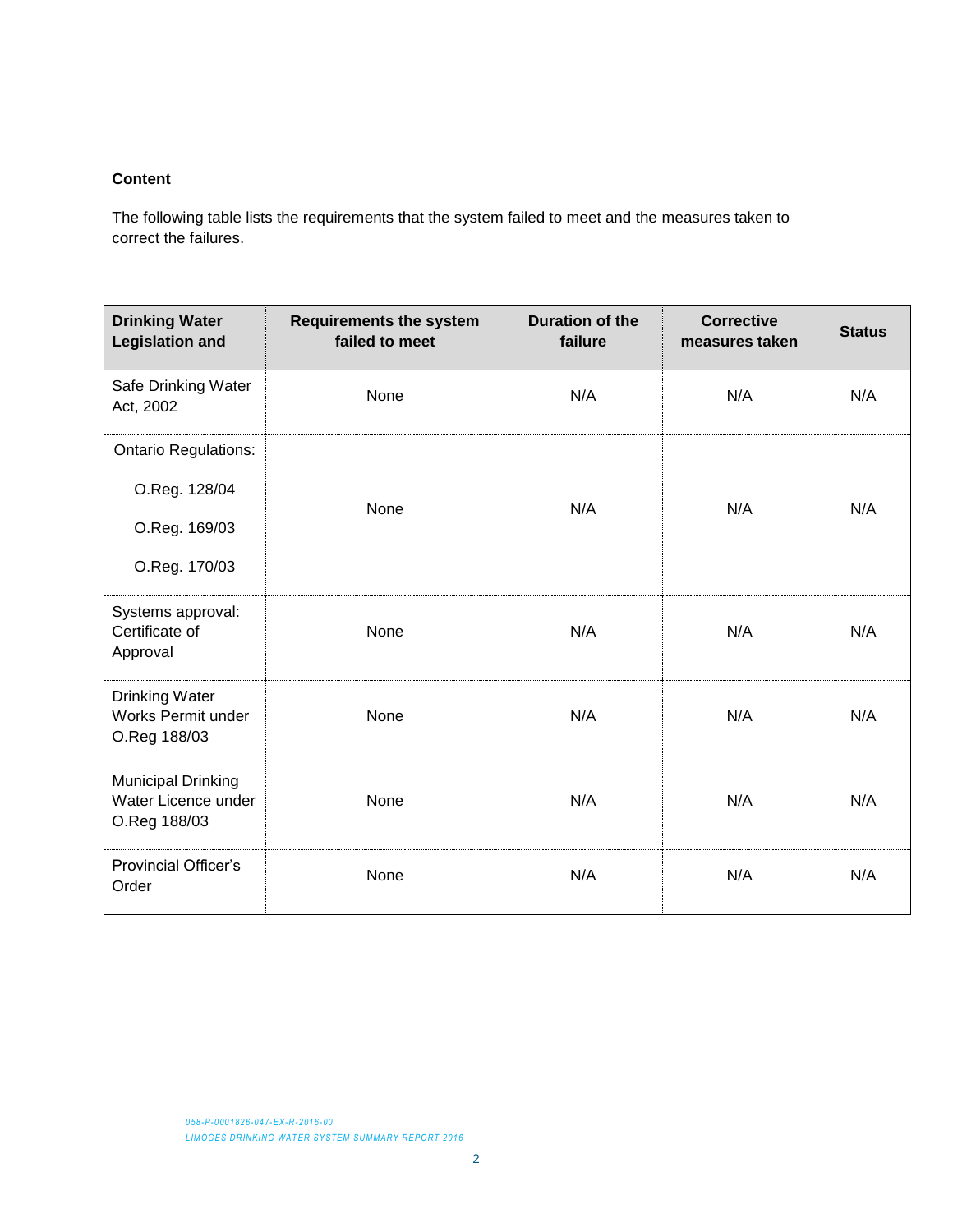#### Comparison:

During 2016 year, the maximum daily flow of 2 004 m<sup>3</sup>/d occurred during the month of May and represented 96.3 % of the rated capacity of the Limoges Water Treatment Plant which is 2080 m<sup>3</sup>/d.

The maximum daily flow from wells of 1444 L/Min (24.1 L/sec or 2080 m $3/$ d) as per the Permit to Take Water number 1106-968LAR dated April 12<sup>th</sup> 2013. The maximum daily flow of 2021 m<sup>3</sup>/d, which occurred in June, represented 77.5% of the rated capacity of the Limoges Water Treatment plant wells.

The average daily distribution flow during the 2016 year was 982 m<sup>3</sup>/d in which represents an increase of 9,1% consumption compared to the Year 2015 where the daily distribution average was 900 m<sup>3</sup>/d.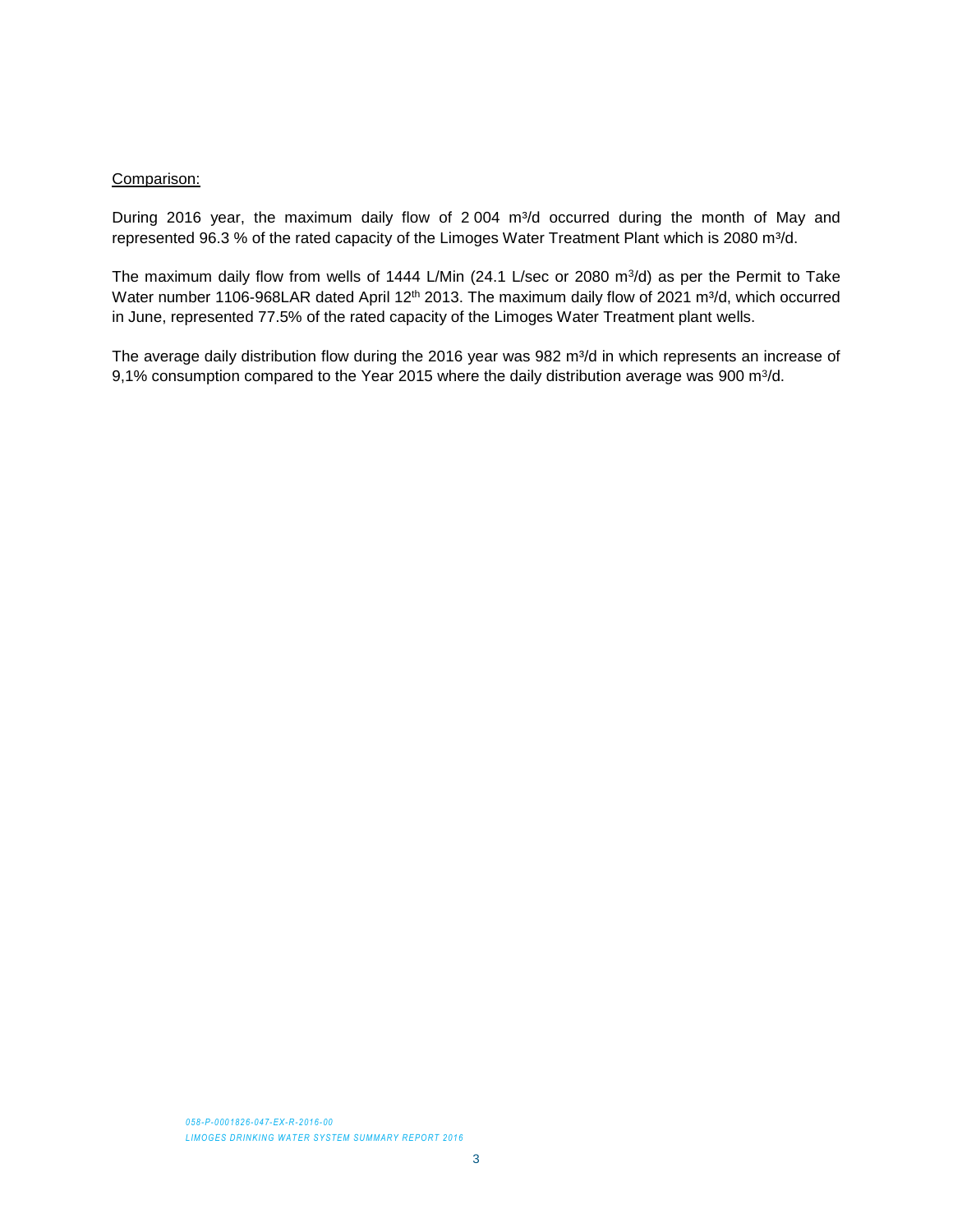#### **2016 Summary Report Limoges Water Taking**

**Municipality:** Village of Limoges and Forest Park in the Nation Township

**Facility:** Limoges Water Treatment Plant and Distribution System

**Works:** 260006841 - Limoges Water Treatment Plant and Water Distribution System

**Total Designed Capacity (m3/day):**

**Classification:** Class 1 Water Distribution

**Water Source:** Ground Water

**Permit Number:** 2080 Permit Number: 03-P-4045

|                                                                      | Period: 2016-01-01 to 2016-12-31 |             |         |         |         |         |                |                                                     | Rated Capacity (L/s) & (L/min) : |               |         | 24,0    | 1440,0                   |
|----------------------------------------------------------------------|----------------------------------|-------------|---------|---------|---------|---------|----------------|-----------------------------------------------------|----------------------------------|---------------|---------|---------|--------------------------|
|                                                                      | Jan                              | Feb         | Mar     | Apr     | May     | Jun     | Jul            | Aug                                                 | Sep                              | Oct           | Nov     | Dec     | Sum                      |
| Well #1                                                              |                                  |             |         |         |         |         |                |                                                     |                                  |               |         |         |                          |
| <b>Total Hours of Taking</b>                                         | 123,98                           | 166,62      | 174,20  | 150,72  | 129,02  | 51,76   | 118,58         | 83,40                                               | 158,85                           | 180,67        | 180,98  |         | 202,34 1 721,12          |
| Total Amount of Taking (m <sup>3</sup> )                             | 10 937                           | 13 930      | 14 270  | 13 102  | 11 643  | 4 6 5 9 | 9 1 2 6        | 8 1 8 0                                             | 13 4 18                          | 15 991        | 16 105  |         | 17 397 148 759           |
| Average Daily Taking (m3)                                            | 684                              | 480         | 460     | 452     | 466     | 358     | 608            | 682                                                 | 497                              | 516           | 537     | 561     | 525                      |
| % Rated Capacity (ave daily taking)                                  | 32,86                            | 23,09       | 22,13   | 21,72   | 22,39   | 17,23   | 29,25          | 32,77                                               | 23,89                            | 24,80         | 25,81   | 26,98   | 25,24                    |
| Max Daily Flow (m3)                                                  | 1 1 3 8                          | 885         | 844     | 979     | 964     | 889     | 1 0 2 5        | 1754                                                | 854                              | 893           | 902     | 1 003   | 1754                     |
| % Rated Capacity (max daily flow)                                    | 54,71                            | 42,53       | 40,60   | 47,07   | 46,34   | 42,74   | 49,28          | 84,33                                               | 41,08                            | 42,92         | 43,34   | 48,21   | 84,33                    |
| Min Daily Flow (m3)                                                  | $\mathbf 0$                      | 147         | 117     | 18      |         | 1       |                |                                                     | 22                               | 220           | 247     | 142     | $\bf o$                  |
| % Rated Capacity (max daily flow)                                    | 0,00                             | 7,06        | 5,62    | 0,89    | 0,04    | 0,03    | 0,05           | 0,06                                                | 1,05                             | 10,60         | 11,89   | 6,84    | 11,89                    |
| Average Daily Rate of Taking (L/s)                                   | 21,00                            | 21,04       | 20,73   | 20,82   | 20,18   | 18,42   | 20,09          | 20,04                                               | 21,57                            | 21,72         | 21,65   | 21,58   | 20,74                    |
| Peak Daily Rate of Taking (L/s)                                      | 23,66                            | 28,22       | 26,62   | 28,03   | 26,50   | 23,92   | 27,46          | 25,52                                               | 26,67                            | 26,82         | 27,13   | 26,75   | 28,22                    |
| % Peak Daily Rate of Taking (L/s)                                    | 98,58                            | 117,58      | 110,92  | 116,79  | 110,42  | 99,67   | 114,42         | 106,33                                              | 111,13                           | 111,75        | 113,04  | 111,46  | 117,58                   |
| Peak Daily Rate of Taking (L/min)                                    | 1 4 2 0                          | 1 693       | 1 5 9 7 | 1 682   | 1 5 9 0 | 1 4 3 5 | 1 648          | 1 5 3 1                                             | 1 600                            | 1 609         | 1 6 28  |         | 1 605 1 586,50           |
| % Peak Daily Rate of Taking (L/min)                                  | 98,58                            | 117,58      | 110,92  | 116,79  | 110,42  | 99,67   | 114,42         | 106,33                                              | 111,13                           | 111,75        | 113,04  | 111,46  | 117,58                   |
| Well level (static & Dynamic)                                        | 7,22                             | 7,31        | 7,92    | 8,86    | 8,34    | 7,38    | 6,75           | 6,30                                                | 6,12                             | 6,49          | 5,90    | 6,02    | 7,05                     |
| Min Well level (Dynamic)                                             | 6,60                             | 5,13        | 7,02    | 8,29    | 7,62    | 6,79    | 6,35           | 5,99                                                | 5,77                             | 5,52          | 5,47    | 5,52    | 5,13                     |
| Max Well level (static)                                              | 7,52                             | 7,57        | 8,67    | 9,25    | 8,88    | 7,82    | 7,07           | 6,61                                                | 6,34                             | 6,58          | 6,13    | 6,36    | 9,25                     |
|                                                                      | Jan                              | Feb         | Mar     | Apr     | May     | Jun     | Jul            | Aug                                                 | Sep                              | Oct           | Nov     | Dec     | Sum                      |
| Well #2                                                              |                                  |             |         |         |         |         |                |                                                     |                                  |               |         |         |                          |
| <b>Total Hours of Taking</b>                                         | 189,93                           | 140,31      | 153,36  | 158,07  | 337,14  | 416,31  | 361,10         | 367,60                                              | 200,35                           | 176,50        | 167,99  |         | 197,40 2 866,06          |
| Total Amount of Taking (m <sup>3</sup> )                             | 18 031                           | 12 4 12     | 14 399  | 16 323  | 30 307  | 40 225  | 33 593         | 36 145                                              | 19 830                           | 17 928        | 16 307  |         | 17 296 272 794           |
| Average Daily Taking (m3)                                            | 820                              | 443         | 464     | 544     | 978     |         | 1 341 1 083,00 | 1 2 9 1                                             | 661                              | 578           | 544     | 558     | 775                      |
| % Rated Capacity (ave daily taking)                                  | 39,40                            | 21,31       | 22,33   | 26,16   | 47,00   | 64,46   | 52,07          | 62,06                                               | 31,78                            | 27,80         | 26,13   | 26,82   | 37,28                    |
| Max Daily Flow (m3) 1 215,77 1 040,79                                |                                  |             | 900,63  |         |         |         |                | 925,81 2 021,64 1 949,58 1 725,75 1 943,65 1 338,99 |                                  | 850,14        |         |         | 914,43 1 072,75 2 021,64 |
| % Rated Capacity (max daily flow)                                    | 58,45                            | 50,04       | 43,30   | 44,51   | 97,19   | 93,73   | 82,97          | 93,44                                               | 64,37                            | 40,87         | 43,96   | 51,57   | 97,19                    |
| Min Daily Flow (m3)                                                  | 186                              | $\mathbf 0$ | 135     | 150     | 228     | 410     | 244            | 234                                                 | 264                              | 240           | 239     | 180     | 0,00                     |
| % Rated Capacity (max daily flow)                                    | 8,94                             | 0,00        | 6,50    | 7,20    | 10,94   | 19,70   | 11,74          | 11,26                                               | 12,72                            | 11,52         | 11,49   | 8,64    | 19,70                    |
|                                                                      |                                  |             |         |         |         |         |                |                                                     |                                  |               |         |         |                          |
| Average Daily Rate of Taking (L/s)                                   | 22,47                            | 22,33       | 21,59   | 21,49   | 21,36   | 22,99   | 22,75          | 23,15                                               | 22,78                            | 21,96         | 22,57   | 22,63   | 22,34                    |
| Peak Daily Rate of Taking (L/s)                                      | 25,60                            | 24,90       | 25,53   | 25,70   | 24,28   | 24,24   | 24,03          | 25,04                                               | 24,99                            | 24,12         | 24,40   | 24,46   | 25,70                    |
| % Peak Daily Rate of Taking (L/s)                                    | 106,67                           | 103,75      | 106,38  | 107,08  | 101,17  | 101,00  | 100,13         | 104,33                                              | 104,13                           | 100,50        | 101,67  | 101,92  | 107,08                   |
| Peak Daily Rate of Taking (L/min)                                    | 1 536                            | 1 4 9 4     | 1 5 3 2 | 1 5 4 2 | 1 4 5 7 | 1 4 5 4 | 1 4 4 2        | 1 502                                               | 1 4 9 9                          | 1 4 4 7       | 1 4 6 4 | 1 4 6 8 | 1 486                    |
| % Peak Daily Rate of Taking (L/min)                                  | 106,67                           | 103,75      | 106,38  | 107,08  | 101,17  | 101,00  | 100,13         | 104,33                                              | 104,13                           | 100,50        | 101,67  | 101,92  | 107,08                   |
| Well level Average (Static & Dynamic)                                | 7,27                             | 7,41        | 8,01    | 8,96    | 8,34    | 7,26    | 6,69           | 6,20                                                | 6,14                             | 6,00          | 5,95    | 6,07    | 7,02                     |
| Min Well level (Dynamic)                                             | 6,87                             | 6,85        | 7,16    | 8,34    | 7,45    | 6,72    | 6,33           | 5,89                                                | 5,85                             | 5,64          | 5,54    | 5,64    | 5,54                     |
| Max Well level (static)                                              | 7,59                             | 7,71        | 8,82    | 9,40    | 9,04    | 7,88    | 7,13           | 6,73                                                | 6,36                             | 6,26          | 6,18    | 6,44    | 9,40                     |
|                                                                      |                                  |             |         |         |         |         |                |                                                     |                                  |               |         |         |                          |
|                                                                      | Jan                              | Feb         | Mar     | Apr     | May     | Jun     | Jul            | Aug                                                 | Sep                              | Oct           | Nov     | Dec     | Sum                      |
| <b>Total Amount of Taking (m3)</b><br>Total Amount of Taking $(m^3)$ | 28 968                           | 26 342      | 28 669  |         |         |         |                | 29 425 41 950 44 884 42 719 44 326                  |                                  | 33 248 33 918 | 32 412  |         | 34 692 421 553           |

Average Daily Taking (m3) 934 908 925 981 1 353 1 496 1 378 1 430 1 108 1 094 1 080 1 119 **1 151**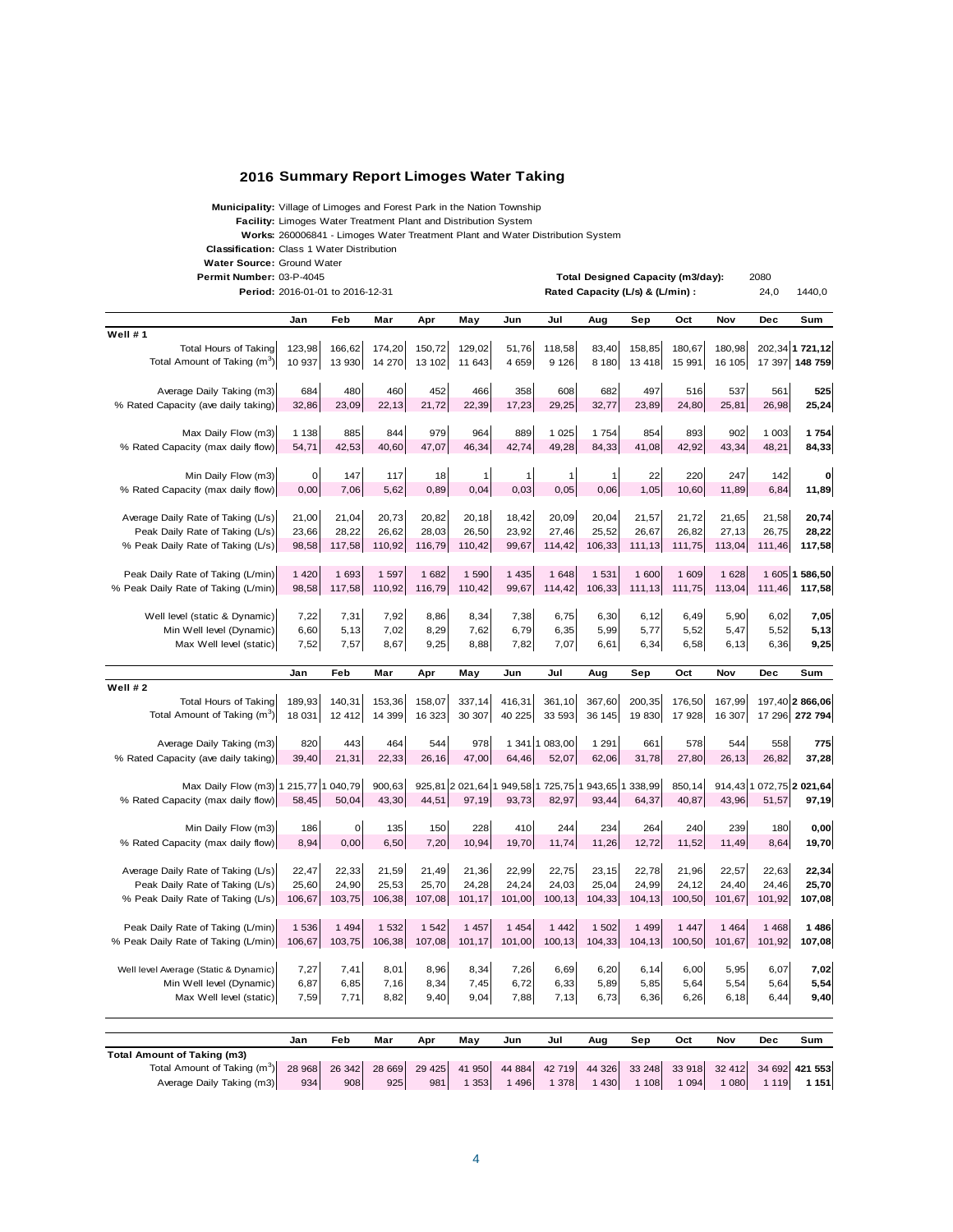#### **2016 Summary Report Limoges Water Distribution System**

**Municipality:** Village of Limoges and Forest Park in the Nation Township

**Facility:** Limoges Water Treatment Plant and Distribution System

Works: 260006841 - Limoges Water Treatment Plant and Water Distribution Syste

**Classification:** Class 1 Water Distribution

**Water Source:** Ground Water **Contract Contract Contract Contract Contract Contract Contract Contract Contract Contract Contract Contract Contract Contract Contract Contract Contract Contract Contract Contract Contract Con** 

|                                                       | Period: 2016-01-01 to 2016-12-31 |         |       |         |                |       |         |        |         |         |       | Total Designed Capacity (m3/day): 2080 |        |
|-------------------------------------------------------|----------------------------------|---------|-------|---------|----------------|-------|---------|--------|---------|---------|-------|----------------------------------------|--------|
|                                                       | Jan                              | Feb     | Mar   | Apr     | May            | Jun   | Jul     | Aug    | Sep     | Oct     | Nov   | Dec                                    | Sum    |
| DistributionSystem \ Flows                            |                                  |         |       |         |                |       |         |        |         |         |       |                                        |        |
| POE - Flows (m3/day)                                  |                                  |         |       |         |                |       |         |        |         |         |       |                                        |        |
| Avg.                                                  | 787                              | 765     | 775   | 831     | 1166           | 1277  | 1194    | 1197   | 952     | 937     | 931   | 968                                    | 982    |
| Max                                                   | 965                              | 883     | 912   | 1133    | 2004           | 1779  | 1457    | 1625   | 1178    | 1039    | 1054  | 1156                                   | 2004   |
| Min                                                   | 687                              | 684     | 699   | 719     | 824            | 905   | 912     | 882    | 864     | 835     | 852   | 883                                    | 684    |
| Total                                                 | 24389                            | 22199   | 24022 | 24943   | 36144          | 38322 | 37019   | 37104  | 28563   | 29052   | 27919 | 30016                                  | 359693 |
| Forest-Park booster - Flows (m3/day)                  |                                  |         |       |         |                |       |         |        |         |         |       |                                        |        |
| Avg.                                                  | 52                               | 49      | 56    | 70      | 108            | 125   | 91      | 84     | 53      | 52      | 45    | 33                                     | 68     |
| Max                                                   | 91                               | 191     | 189   | 265     | 294            | 238   | 161     | 182    | 88      | 100     | 108   | 114                                    | 294    |
| Min                                                   | 24                               | 10      | 23    | 19      | $\overline{4}$ | 43    | 39      | 32     | 14      | 19      | 21    | $\overline{4}$                         | 4      |
| Total                                                 | 1 3 9 5                          | 1 4 2 3 | 1726  | 1 4 0 8 | 3 3 3 9        | 3738  | 2 8 2 6 | 2 6 18 | 1 4 3 7 | 1 2 6 0 | 1 300 | 990                                    | 23 458 |
| Distribution System \ Health - Chlorine Residuals POE |                                  |         |       |         |                |       |         |        |         |         |       |                                        |        |
| Minimum Total Cl <sub>2</sub> (mg\L)                  |                                  |         |       |         |                |       |         |        |         |         |       |                                        |        |
| Avg.                                                  | 1,93                             | 1,94    | 2,08  | 1,97    | 1,98           | 1,90  | 1,98    | 1,96   | 1,88    | 1,80    | 1,94  | 1,84                                   | 1,80   |
| Min                                                   | 1,61                             | 1,39    | 1,46  | 1,57    | 1,55           | 1,11  | 0,39    | 1,48   | 1,10    | 1,36    | 1,28  | 1,14                                   | 0,39   |
| Maximum Total Cl <sub>2</sub> (mg\L)                  |                                  |         |       |         |                |       |         |        |         |         |       |                                        |        |
| Avg.                                                  | 2,28                             | 2,36    | 2,47  | 2,40    | 2,42           | 2,39  | 2,51    | 2,44   | 2,24    | 2,02    | 2,16  | 2,01                                   | 2,51   |
| Max                                                   | 2,77                             | 2,82    | 2,87  | 2,75    | 2,97           | 2,87  | 2,93    | 2,91   | 2,61    | 2,14    | 2,46  | 2,20                                   | 2,97   |
|                                                       |                                  |         |       |         |                |       |         |        |         |         |       |                                        |        |
| Minimum Free Cl <sub>2</sub> (mg\L)                   |                                  |         |       |         |                |       |         |        |         |         |       |                                        |        |
| Avg.                                                  | 0,07                             | 0,07    | 0.09  | 0,09    | 0,09           | 0,09  | 0,09    | 0, 11  | 0, 13   | 0,13    | 0,09  | 0,09                                   | 0,07   |
| Min                                                   | 0,03                             | 0,05    | 0,06  | 0,07    | 0,06           | 0,07  | 0,05    | 0,09   | 0, 10   | 0,09    | 0,03  | 0,06                                   | 0,03   |
| Maximum Free Cl <sub>2</sub> (mg\L)                   |                                  |         |       |         |                |       |         |        |         |         |       |                                        |        |
| Avg.                                                  | 0,14                             | 0, 15   | 0, 16 | 0, 16   | 0, 15          | 0, 15 | 0,17    | 0, 19  | 0, 18   | 0,17    | 0, 15 | 0, 14                                  | 0,19   |
| Max                                                   | 0,20                             | 0, 18   | 0,20  | 0,23    | 0,23           | 0,32  | 0,27    | 0,29   | 0,31    | 0,27    | 0,20  | 0, 16                                  | 0,32   |
| Minimum Combined Cl <sub>2</sub> (mg\L)               |                                  |         |       |         |                |       |         |        |         |         |       |                                        |        |
| Avg.                                                  | 1,77                             | 1,82    | 1,96  | 1,84    | 1,85           | 1,77  | 1,85    | 1,78   | 1,74    | 1,66    | 1,81  | 1,73                                   | 1,66   |
| Min                                                   | 1,19                             | 1,28    | 1,35  | 1,44    | 1,32           | 0,98  | 0,30    | 1,29   | 1,00    | 1,22    | 1,17  | 1, 11                                  | 0,30   |
|                                                       |                                  |         |       |         |                |       |         |        |         |         |       |                                        |        |
| Maximum Combined Cl <sub>2</sub> (mg\L)               |                                  |         |       |         |                |       |         |        |         |         |       |                                        |        |
| Avg.                                                  | 2,19                             | 2,25    | 2,36  | 2,31    | 2,30           | 2,28  | 2,38    | 2,29   | 2,10    | 1,88    | 2,03  | 1,89                                   | 2,38   |
| Max                                                   | 2,68                             | 2.71    | 2,74  | 2,91    | 2,85           | 2,74  | 2,88    | 2,80   | 2,55    | 2,00    | 2,23  | 2,08                                   | 2,91   |
| Mean Combined Cl <sub>2</sub> (mg\L)                  |                                  |         |       |         |                |       |         |        |         |         |       |                                        |        |
| Avg.                                                  | 1,91                             | 1,98    | 2,09  | 2,03    | 2,01           | 2,07  | 2,11    | 1,95   | 1,91    | 1,79    | 1,97  | 1,87                                   | 1,97   |

*058-P-0001826-047-EX-R-2016-00*

**LIMOGES DRINKING WATER SYSTEM SUMMARY REPORT 2016**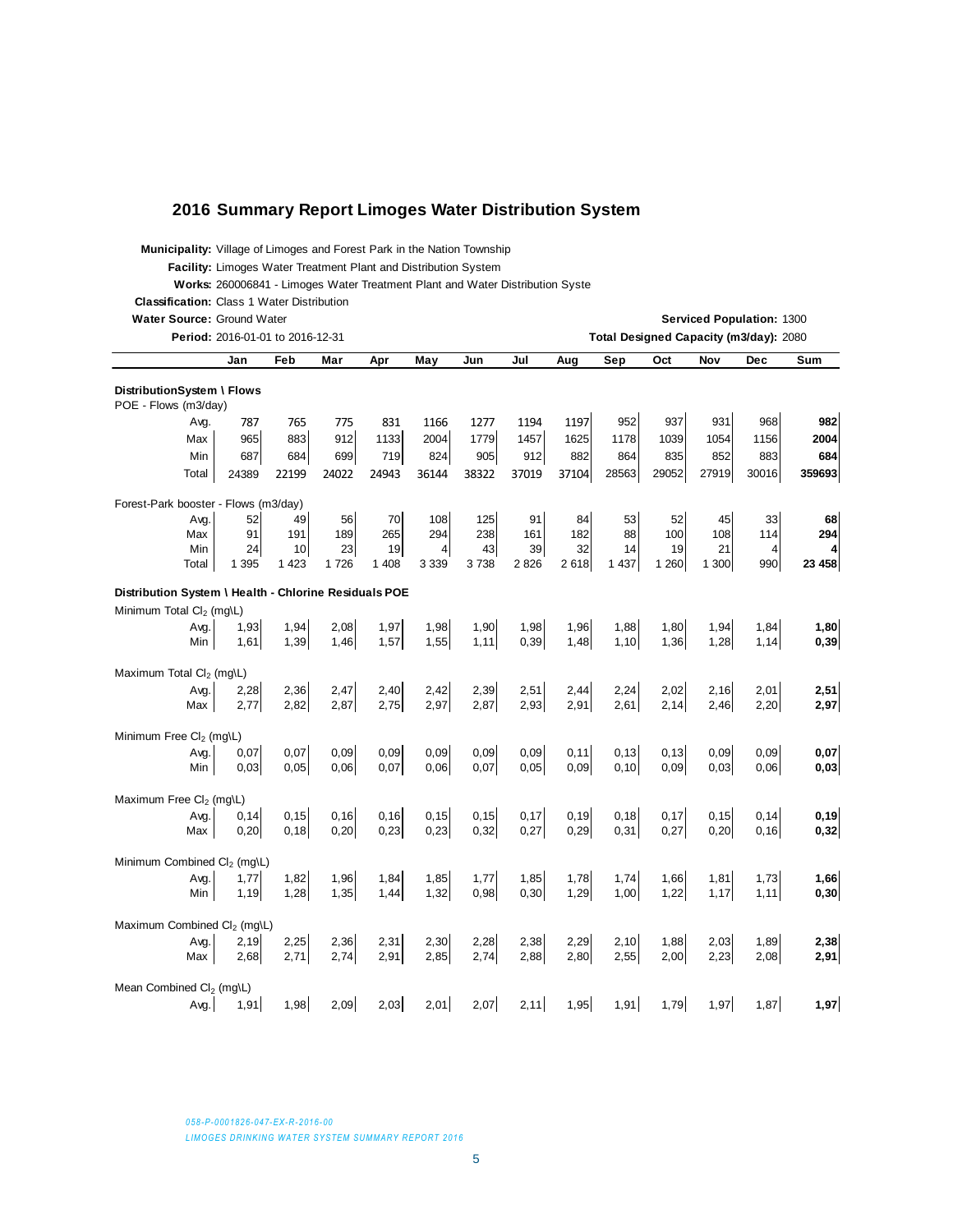## **OPTIONAL ANNUAL REPORT TEMPLATE**

| <b>Drinking-Water System Number:</b>   | 260006841                                       |
|----------------------------------------|-------------------------------------------------|
| <b>Drinking-Water System Name:</b>     | Limoges Water Treatment Plant                   |
| <b>Drinking-Water System Owner:</b>    | The Corporation of the Nation Municipality      |
| <b>Drinking-Water System Category:</b> | Large Municipal Residential                     |
| Period being reported:                 | January $1st$ to December 31 <sup>st</sup> 2016 |

| <b>Complete if your Category is Large Municipal</b><br><b>Residential or Small Municipal Residential</b>                                                                                                                       | Complete for all other Categories.                                                                                                                                        |
|--------------------------------------------------------------------------------------------------------------------------------------------------------------------------------------------------------------------------------|---------------------------------------------------------------------------------------------------------------------------------------------------------------------------|
| Does your Drinking-Water System serve                                                                                                                                                                                          | <b>Number of Designated Facilities served:</b>                                                                                                                            |
| more than 10,000 people? Yes $\lceil \cdot \rceil$ No $\lceil X \rceil$                                                                                                                                                        | N/A                                                                                                                                                                       |
| Is your annual report available to the public<br>at no charge on a web site on the Internet?<br>$\overline{N_0}$    <br>Yes $[X]$<br><b>Location where Summary Report required</b><br>under O. Reg. 170/03 Schedule 22 will be | Did you provide a copy of your annual<br>report to all Designated Facilities you<br>serve?<br>Yes $\lceil$   No $\lceil$  <br><b>Number of Interested Authorities you</b> |
| available for inspection.                                                                                                                                                                                                      | report to: $\vert$                                                                                                                                                        |
| <b>Municipal Office</b>                                                                                                                                                                                                        | N/A                                                                                                                                                                       |
| The Corporation of the Nation                                                                                                                                                                                                  | Did you provide a copy of your annual                                                                                                                                     |
| Municipality                                                                                                                                                                                                                   | report to all Interested Authorities you                                                                                                                                  |
| 958 Hwy 500 W, RR # 3                                                                                                                                                                                                          | report to for each Designated Facility?                                                                                                                                   |
| Cassleman, ON, K0A1M0                                                                                                                                                                                                          | Yes $\lceil$   No $\lceil$                                                                                                                                                |

**Note: For the following tables below, additional rows or columns may be added or an appendix may be attached to the report**

### **List all Drinking-Water Systems (if any), which receive all of their drinking water from your system:**

| <b>Drinking Water System Name</b> | <b>Drinking Water System Number</b> |
|-----------------------------------|-------------------------------------|
| <b>Le Baron Estate</b>            | N/A                                 |

### **Did you provide a copy of your annual report to all Drinking-Water System owners that are connected to you and to whom you provide all of its drinking water?**

**Yes [X] No [ ]**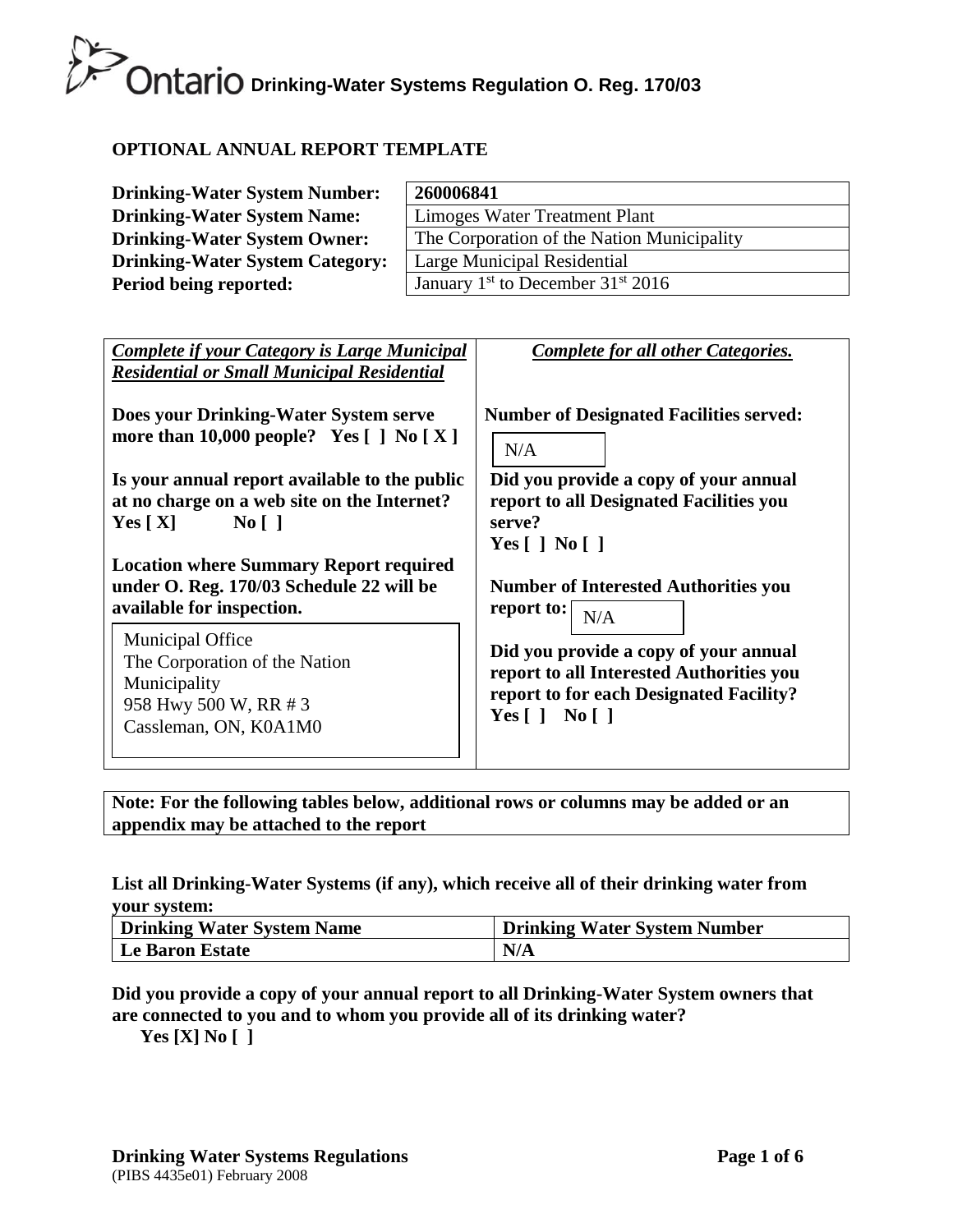**Indicate how you notified system users that your annual report is available, and is free of charge.** 

- **[ X ] Public access/notice via the web**
- **[ ] Public access/notice via Government Office**
- **[ ] Public access/notice via a newspaper**
- **[ ] Public access/notice via Public Request**
- **[ X ] Public access/notice via a Public Library**
- **[** ] Public access/notice via other method

## **Describe your Drinking-Water System**

**The Limoges water treatment plant is a ground water facility, service the Village of Limoges, the Community of Forest Park, Le Baron Estate and the Ben Tardif Trailer Park. The facility is rated at 2,080 m3/day and includes; two raw water production wells, two low lift pumps, two detention tanks, two clarifier/green sand filters, one clearwell (160 m3 capacity), one elevated water reservoir (1734 m3 capacity) and chemical feed systems.**

**The Chemical feed systems consist of chemical pumps, storage tanks, piping and associated appurtenances to dose potassium permanganate (primary and secondary doses), Alum, Polyelectrolyte, Sodium Hypochlorite and Ammonium Sulphate. This facility operates under the Certificate of Approval number 7364 – 6SYKG8 and Permit to Take Water number 03-P-4045.**

**List all water treatment chemicals used over this reporting period**

 **Potassium Permanganate, PAX-XL6, Polyelectrolyte, Sodium Hypochlorite, Ammonium Sulphate**

### **Were any significant expenses incurred to?**

- **[ ]** Install required equipment
- **[X]** Repair required equipment
- **[X]** Replace required equipment

### **Please provide a brief description and a breakdown of monetary expenses incurred**

| <b>Replacement of valve</b>                | 25 000\$ |
|--------------------------------------------|----------|
| <b>Repaired booster pump WTP</b>           | 3 000\$  |
| <b>Inspect and Repair of fire hydrants</b> | 3 000\$  |
| <b>Inspect generator</b> $(3)$             | 4500\$   |
| <b>Calibration of flow meter</b>           | 2 000\$  |
| Replacement pump well $#2$                 | 4700\$   |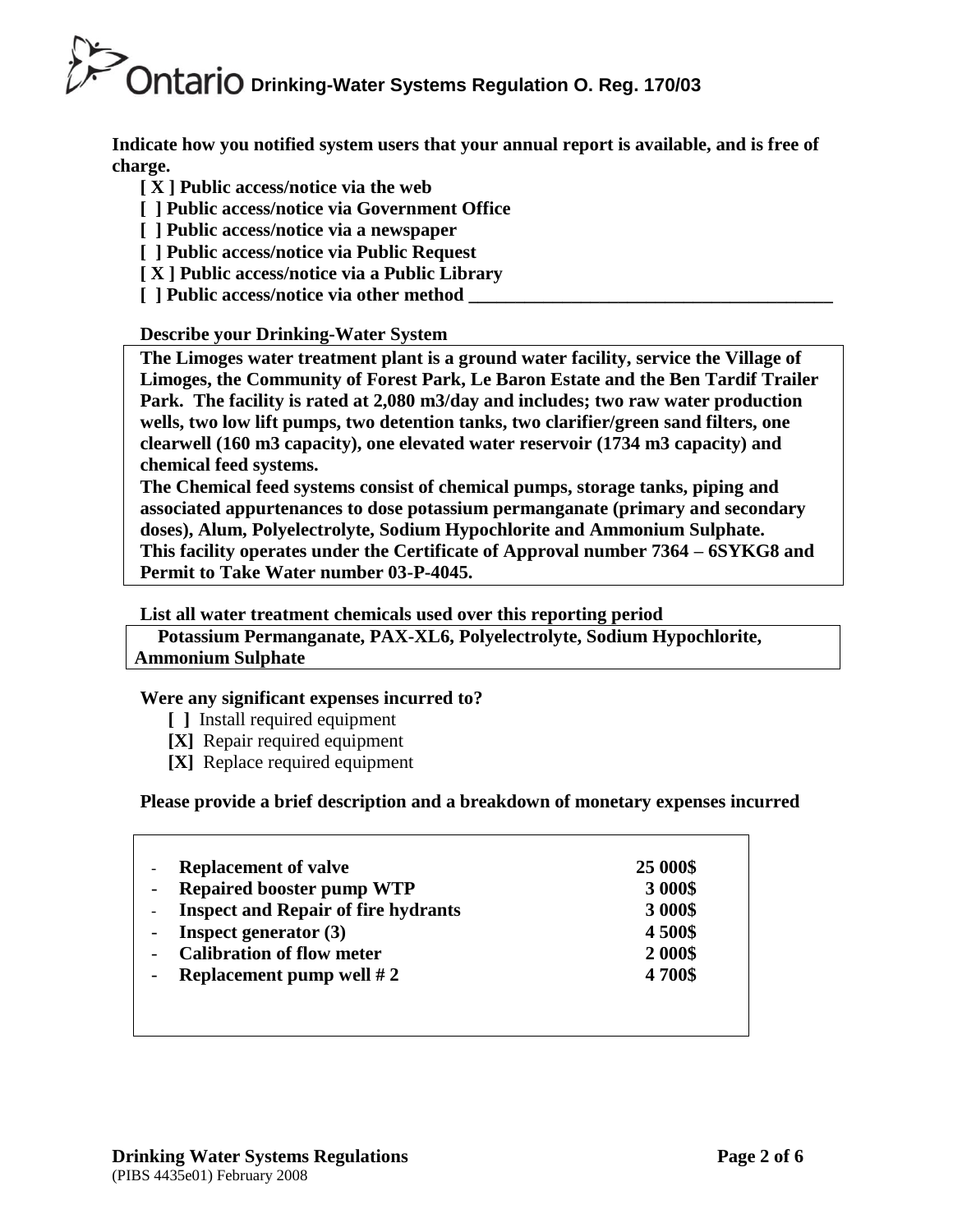**Provide details on the notices submitted in accordance with subsection 18(1) of the Safe Drinking-Water Act or section 16-4 of Schedule 16 of O.Reg.170/03 and reported to Spills Action Centre** 

| <b>Incident Date</b> | <b>Parameter</b> | <b>Result</b> | Unit of<br><b>Measure</b> | Corrective<br><b>Action</b> | Corrective<br><b>Action Date</b> |
|----------------------|------------------|---------------|---------------------------|-----------------------------|----------------------------------|
| None                 |                  |               |                           |                             |                                  |
|                      |                  |               |                           |                             |                                  |
|                      |                  |               |                           |                             |                                  |
|                      |                  |               |                           |                             |                                  |

**Microbiological testing done under the Schedule 10, 11 or 12 of Regulation 170/03, during this reporting period.**

|                     | <b>Number</b><br>of<br><b>Samples</b> | Range of E.Coli<br><b>Or Fecal</b><br><b>Results</b><br>$(min #)$ - $(max #)$ | <b>Range of Total</b><br><b>Coliform</b><br><b>Results</b><br>$(min #)$ - $(max #)$ | <b>Number</b><br>of HPC<br><b>Samples</b> | Range of HPC<br><b>Results</b><br>$(min #)$ - $(max #)$ |
|---------------------|---------------------------------------|-------------------------------------------------------------------------------|-------------------------------------------------------------------------------------|-------------------------------------------|---------------------------------------------------------|
| Raw Well $# 1$      | 52                                    | $0 - 0$                                                                       | $0 - 2$                                                                             | N/A                                       | N/A                                                     |
| Raw Well #2         | 52                                    | $0 - 0$                                                                       | $0 - 2$                                                                             | N/A                                       | N/A                                                     |
| <b>Treated</b>      | 52                                    | $0 - 0$                                                                       | $0 - 0$                                                                             | 52                                        | $<$ 2 - 40                                              |
| <b>Distribution</b> | 156                                   | $0 - 0$                                                                       | $0 - 0$                                                                             | 52                                        | $<$ 2 - 12                                              |

### **Operational testing done under Schedule 7, 8 or 9 of Regulation 170/03 during the period covered by this Annual Report.**

|                                         | <b>Number of Grab</b><br><b>Samples</b> | <b>Range of Results</b><br>$(min #)$ - $(max #)$ |
|-----------------------------------------|-----------------------------------------|--------------------------------------------------|
| Turbidity (Raw W1)                      | 24                                      | $1.05 - 9.7$                                     |
| Turbidity (Raw W2)                      | 24                                      | $1.06 - 3.82$                                    |
| <b>Chlorine Combined</b><br>Dist. Syst. | 8760                                    | $0.30 - 2.91*$                                   |
|                                         |                                         |                                                  |

*NOTE: For continuous monitors use 8760 as the number of samples.*

*NOTE: Record the unit of measure if it is not milligrams per liter.*

*\*Average per day of combine chlorine in distribution syst. : min. 1.66 – max. 2.38 mg/l*

### **Summary of additional testing and sampling carried out in accordance with the requirement of an approval, order or other legal instrument.**

| Date of legal instrument<br>issued | <b>Parameter</b> | Date Sampled | <b>Result</b> | <b>Unit of Measure</b> |
|------------------------------------|------------------|--------------|---------------|------------------------|
|                                    |                  |              |               |                        |

## **Summary of Inorganic parameters tested during this reporting period or the most recent sample results**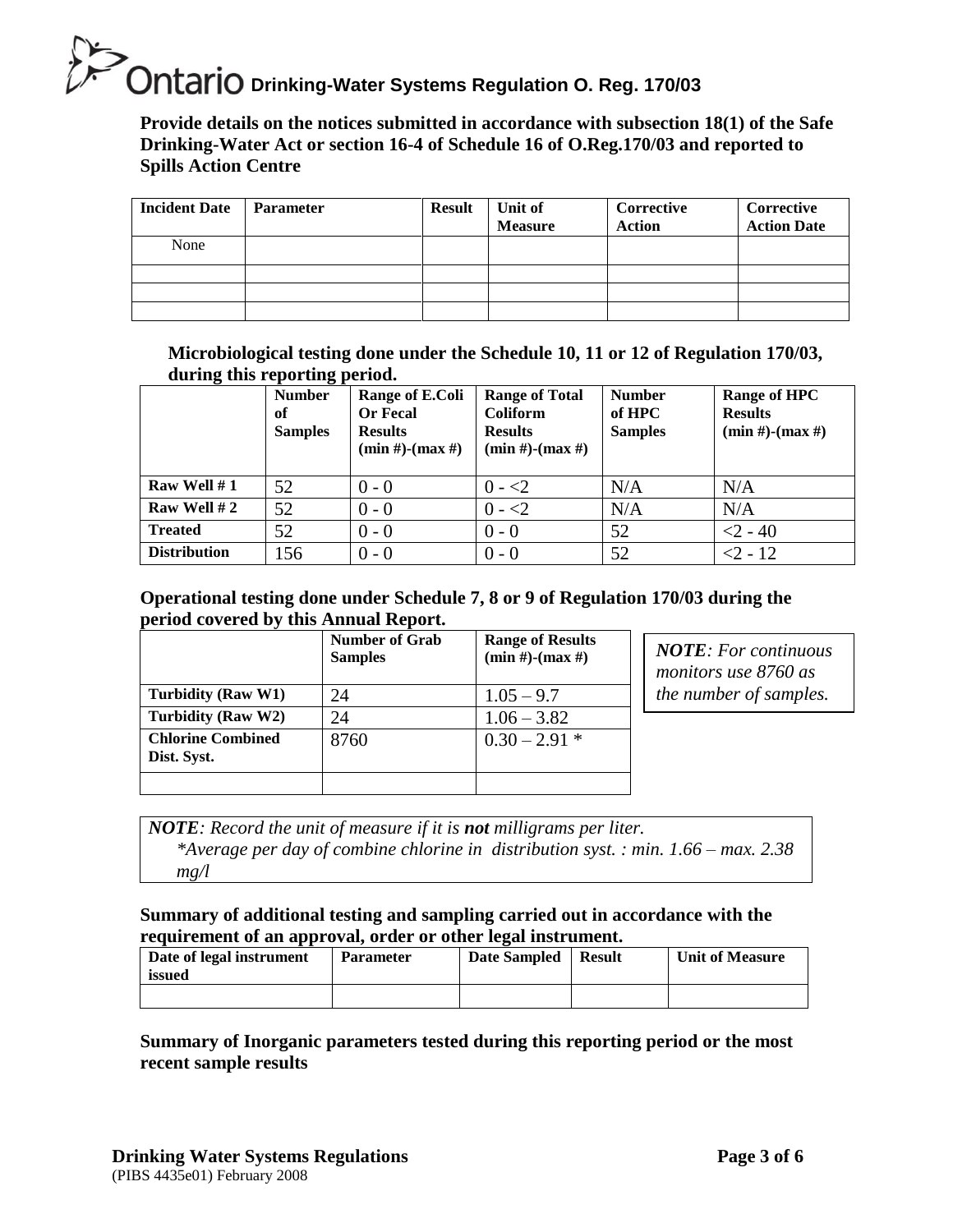| <b>Parameter</b> | <b>Sample Date</b> | <b>Result Value</b> | <b>Unit of Measure</b> | <b>Exceedance</b> |
|------------------|--------------------|---------------------|------------------------|-------------------|
| <b>Antimony</b>  | 13/04/2016         | < 0.0001            | mg/1                   | N <sub>o</sub>    |
| <b>Arsenic</b>   | 13/04/2016         | < 0.0001            | mg/1                   | N <sub>o</sub>    |
| <b>Barium</b>    | 13/07/2016         | 0.597               | mg/1                   | Half Mac          |
| <b>Boron</b>     | 13/04/2016         | 0.045               | mg/1                   | N <sub>o</sub>    |
| Cadmium          | 13/04/2016         | < 0.00002           | mg/1                   | N <sub>o</sub>    |
| <b>Chromium</b>  | 13/04/2016         | < 0.002             | mg/1                   | N <sub>o</sub>    |
| <b>Fluoride</b>  | 03/04/2014         | 0.2                 | mg/1                   | N <sub>o</sub>    |
| <b>Mercury</b>   | 13/04/2016         | 0.00002             | mg/1                   | N <sub>o</sub>    |
| <b>Selenium</b>  | 13/04/2016         | < 0.001             | mg/1                   | N <sub>o</sub>    |
| Sodium           | 11/11/2014         | 33.2                | mg/1                   | Yes               |
| <b>Uranium</b>   | 13/04/2016         | < 0.00005           | mg/1                   | N <sub>o</sub>    |
| <b>Nitrite</b>   | 04/10/2016         | < 0.1               | mg/1                   | N <sub>o</sub>    |
| <b>Nitrate</b>   | 04/10/2016         | 0.3                 | mg/l                   | N <sub>o</sub>    |

\*only for drinking water systems testing under Schedule 15.2; this includes large municipal nonresidential systems, small municipal non-residential systems, non-municipal seasonal residential systems, large non-municipal non-residential systems, and small non-municipal non-residential systems

#### **Summary of lead testing under Schedule 15.1 during this reporting period**

(applicable to the following drinking water systems; large municipal residential systems**,** small municipal residential systems, and non-municipal year-round residential systems)

| <b>Location Type</b> | Number of<br><b>Samples</b> | <b>Range of Lead</b><br><b>Results</b><br>$(min#) - (max#)$ | Number of<br><b>Exceedances</b> |
|----------------------|-----------------------------|-------------------------------------------------------------|---------------------------------|
| <b>Plumbing</b>      |                             |                                                             | N/A                             |
| <b>Distribution</b>  |                             | 0.00004-0.0004                                              | No                              |
| <b>Alcalinity</b>    |                             | $226 - 226$ mg/l                                            | N/A                             |
| pH                   |                             | $8.08 - 8.08$                                               | No                              |

#### **Summary of Organic parameters sampled during this reporting period or the most recent sample results**

| <b>Parameter</b>                     | <b>Sample</b><br>Date | <b>Result</b><br><b>Value</b> | Unit of<br><b>Measure</b> | <b>Exceedance</b> |
|--------------------------------------|-----------------------|-------------------------------|---------------------------|-------------------|
| <b>Alachlor</b>                      | 19/04/16              | < 0.03                        | $\mu$ g/L                 | N <sub>0</sub>    |
| <b>Aldicarb</b>                      | 14/04/15              | < 0.3                         | $\mu$ g/L                 | N <sub>0</sub>    |
| Aldrin + Dieldrin                    | 13/04/15              | < 0.02                        | $\mu$ g/L                 | N <sub>o</sub>    |
| Atrazine + N-dealkylated metobolites | 19/04/16              | < 0.5                         | $\mu$ g/L                 | N <sub>0</sub>    |
| Azinphos-methyl                      | 19/04/16              | $<$ 1                         | $\mu$ g/L                 | N <sub>0</sub>    |
| <b>Bendiocarb</b>                    | 13/04/15              | $\leq$ 3                      | $\mu$ g/L                 | N <sub>0</sub>    |
| <b>Benzene</b>                       | 12/04/16              | < 0.5                         | $\mu$ g/L                 | N <sub>0</sub>    |
| Benzo(a)pyrene                       | 19/04/16              | < 0.005                       | $\mu$ g/L                 | N <sub>o</sub>    |
| <b>Bromoxynil</b>                    | 19/04/16              | < 0.3                         | $\mu$ g/L                 | N <sub>0</sub>    |
| Carbaryl                             | 19/04/16              | $\leq$ 3                      | $\mu$ g/L                 | N <sub>o</sub>    |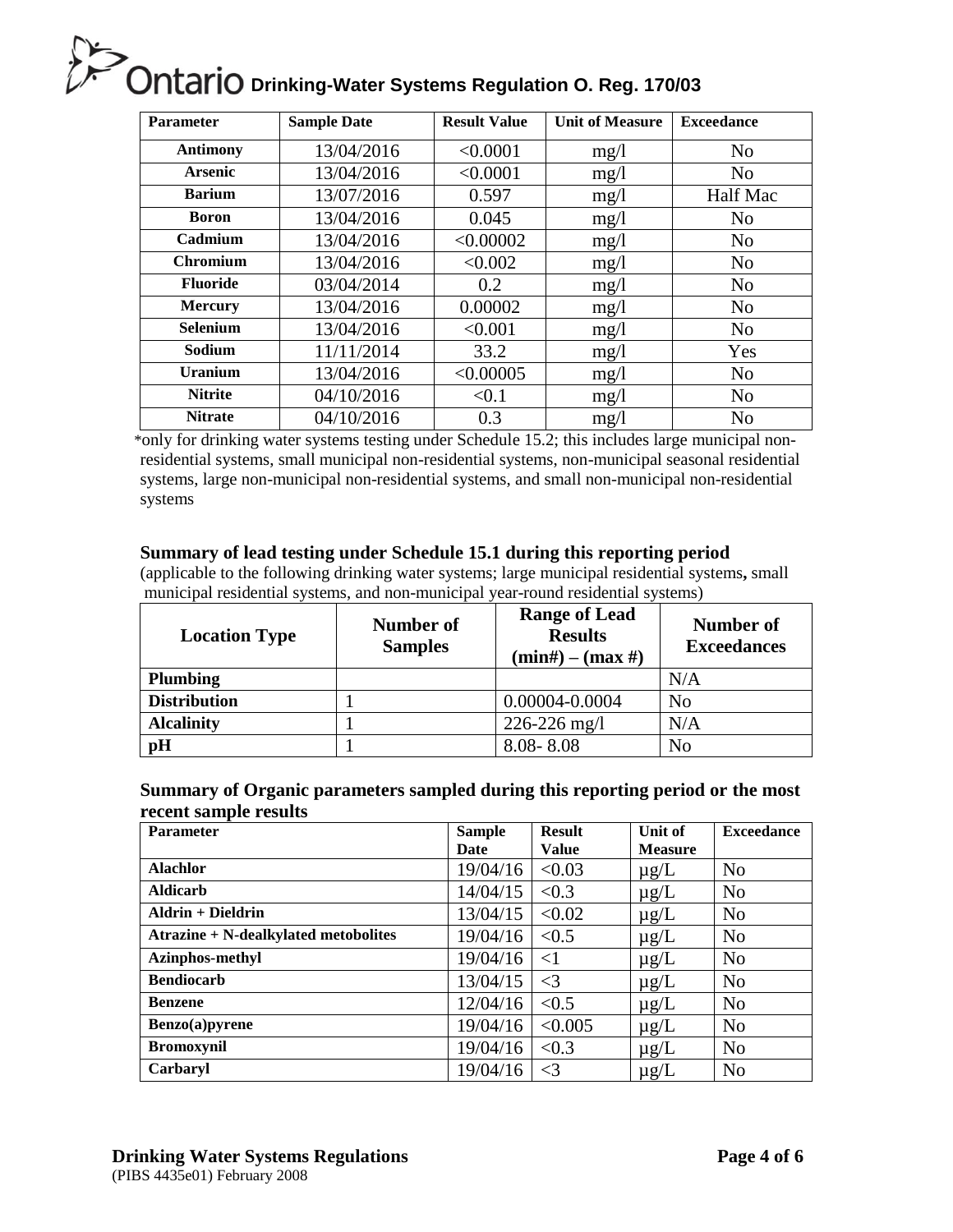| Carbofuran                                 | 19/04/16 | <1       | $\mu$ g/L | N <sub>o</sub> |
|--------------------------------------------|----------|----------|-----------|----------------|
| <b>Carbon Tetrachloride</b>                | 12/04/16 | < 0.2    | $\mu$ g/L | N <sub>o</sub> |
| Chlordane (Total)                          | 14/04/15 | < 0.04   | $\mu g/L$ | N <sub>o</sub> |
| <b>Chlorpyrifos</b>                        | 19/04/16 | < 0.5    | $\mu$ g/L | N <sub>o</sub> |
| Cyanazine                                  | 13/04/15 | < 0.5    | $\mu$ g/L | N <sub>o</sub> |
| <b>Diazinon</b>                            | 19/04/16 | $<$ 1    | $\mu$ g/L | N <sub>o</sub> |
| <b>Dicamba</b>                             | 19/04/16 | $<$ 5    | $\mu$ g/L | N <sub>o</sub> |
| 1,2-Dichlorobenzene                        | 12/04/16 | < 0.1    | $\mu$ g/L | N <sub>o</sub> |
| 1,4-Dichlorobenzene                        | 12/04/16 | < 0.2    | $\mu$ g/L | N <sub>o</sub> |
| Dichlorodiphenyltrichloroethane (DDT) +    | 13/04/15 | < 0.01   | $\mu$ g/L | N <sub>o</sub> |
| metabolites                                |          |          |           |                |
| 1,2-Dichloroethane<br>1,1-Dichloroethylene | 12/04/16 | < 0.1    | $\mu$ g/L | N <sub>o</sub> |
| (vinyldene chloride)                       | 12/04/16 | < 0.1    | $\mu$ g/L | N <sub>o</sub> |
| <b>Dichloromethane</b>                     | 12/04/16 | < 0.3    | $\mu$ g/L | N <sub>o</sub> |
| 2-4 Dichlorophenol                         | 19/04/16 | < 0.1    | $\mu$ g/L | N <sub>o</sub> |
| 2,4-Dichlorophenoxy acetic acid (2,4-D)    | 19/04/16 | $<$ 5    | $\mu g/L$ | No             |
| Diclofop-methyl                            | 19/04/16 | < 0.5    | $\mu$ g/L | N <sub>o</sub> |
| <b>Dimethoate</b>                          | 19/04/16 | $\leq$ 1 | $\mu$ g/L | N <sub>o</sub> |
| <b>Dinoseb</b>                             | 13/04/15 | < 0.5    | $\mu g/L$ | N <sub>o</sub> |
| <b>Diquat</b>                              | 02/05/16 | $<$ 5    | $\mu$ g/L | N <sub>o</sub> |
| <b>Diuron</b>                              | 19/04/16 | $<$ 5    | $\mu$ g/L | N <sub>o</sub> |
| Glyphosate                                 | 02/05/16 | $<$ 25   | $\mu$ g/L | N <sub>o</sub> |
| <b>Heptachlor + Heptachlor Epoxide</b>     | 14/04/15 | < 0.1    | $\mu$ g/L | No             |
| <b>Lindane</b> (Total)                     | 14/04/15 | < 0.1    | $\mu$ g/L | N <sub>o</sub> |
| <b>Malathion</b>                           | 19/04/16 | $<$ 5    | $\mu$ g/L | N <sub>o</sub> |
| Methoxychlor                               | 14/04/15 | < 0.1    | $\mu$ g/L | N <sub>o</sub> |
| <b>Metolachlor</b>                         | 19/04/16 | $\leq$ 3 | $\mu g/L$ | N <sub>o</sub> |
| Metribuzin                                 | 19/04/16 | $\leq$ 3 | $\mu$ g/L | N <sub>o</sub> |
| Monochlorobenzene                          | 12/04/16 | < 0.2    | $\mu g/L$ | No             |
| Paraquat                                   | 19/04/16 | $<$ 1    | $\mu$ g/L | N <sub>o</sub> |
| <b>Parathion</b>                           | 13/04/15 | $\leq$ 3 | $\mu$ g/L | N <sub>o</sub> |
| Pentachlorophenol                          | 19/04/16 | < 0.1    | $\mu g/L$ | N <sub>0</sub> |
| Phorate                                    | 19/04/16 | < 0.3    | $\mu$ g/L | N <sub>o</sub> |
| Picloram                                   | 19/04/16 | $<$ 5    | $\mu$ g/L | N <sub>o</sub> |
| <b>Polychlorinated Biphenyls(PCB)</b>      | 19/04/16 | < 0.05   | $\mu$ g/L | No             |
| Prometryne                                 | 19/04/16 | < 0.1    | $\mu$ g/L | N <sub>o</sub> |
| <b>Simazine</b>                            | 19/04/16 | < 0.0005 | $\mu$ g/L | N <sub>o</sub> |
| <b>THM</b>                                 | quarterl | 29.03    | $\mu$ g/L | N <sub>o</sub> |
| (NOTE: show latest annual average)         | y 2016   |          |           |                |
| <b>Temephos</b>                            | 13/04/15 | <10      | $\mu$ g/L | N <sub>o</sub> |
| <b>Terbufos</b>                            | 19/04/16 | < 0.3    | $\mu$ g/L | N <sub>o</sub> |
| Tetrachloroethylene                        | 12/04/16 | < 0.2    | $\mu$ g/L | N <sub>o</sub> |
| 2,3,4,6-Tetrachlorophenol                  | 19/04/16 | < 0.1    | $\mu$ g/L | No             |
| <b>Triallate</b>                           | 19/04/16 | $<$ 10   | $\mu$ g/L | No             |